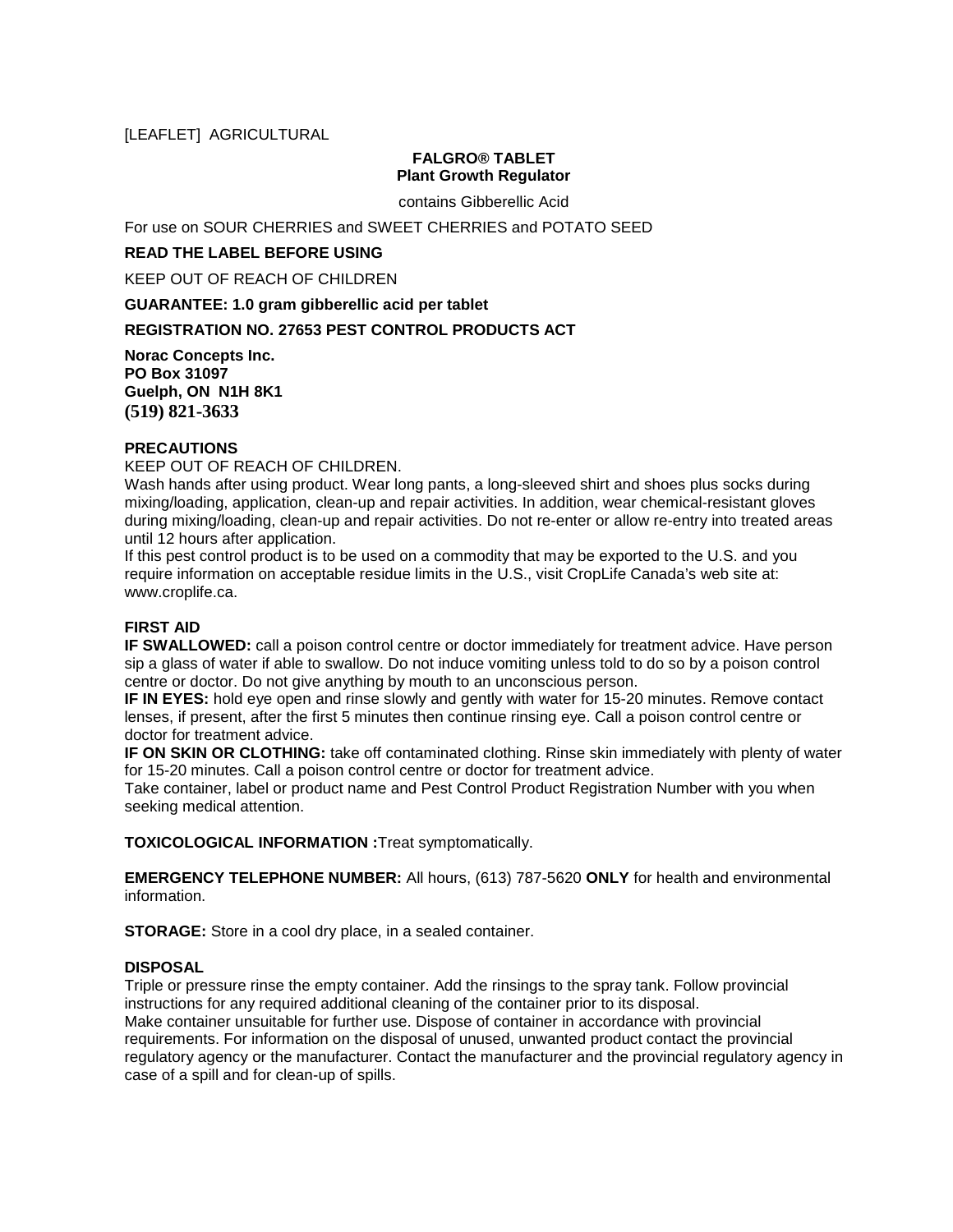# **PRODUCT INFORMATION**

FALGRO TABLET PLANT GROWTH REGULATOR is a readily soluble formulation of gibberellic acid that can be dissolved in water for spray applications.

## **DIRECTIONS FOR USE**

Airblast Application: Do not direct spray above plants to be treated. Turn off outward pointing nozzles at row ends and outer rows. Do not apply when wind speed is greater than 16 km/h at the application site as measured outside of the treatment area on the upwind side. Do not apply by air.

## **SOUR CHERRIES**

#### **For increased fruit spur development in yellows virus infested Montmorency sour cherries.**

Annual application of sprays of gibberellic acid can increase the fruit spur development in yellows virus infected Montmorency sour cherry trees. Growth of the vegetative shoots and subsequently the lateral shoots is stimulated thereby resulting in increased production the following year.

**Rate:** Dissolve 10 FALGRO TABLET PLANT GROWTH REGULATOR tablets in l000 litres of water (l0 parts per million) and apply as a dilute spray to vigorous Montmorency trees, so as to apply 9 litres of spray per standard tree. Higher rates (15 tablets per l000 litres of water) may be required for old and less vigorous trees. Add 250 mL AGRAL® 90 (wetting and spreading agent) to each l000 litres of spray mixture.

### **Time of Application**

Apply from shuck fall (5-6 well developed leaves present) until 2 weeks after shuck fall. Observe a minimum interval to harvest of 21 days after treatment.

### **Conditions for best results**

Best results will be obtained on young, vigorous trees. Better results will be obtained if cool temperature (15º to 20º C) and low relative humidity conditions prevail prior to spraying. Poorer results will be obtained if warm humid conditions prevail prior to spraying. Short cloudy periods during days which are cool and bright with low relative humidity will have no effect on results.

**Important** - There will be no response in trees weakened by factors other than virus yellows, such as wet soil or winter injury. For correct diagnosis of virus yellows and further advice on the application of gibberellic acid, consult local agricultural authorities and fruit extension specialists.

## **SWEET CHERRIES**

#### **To delay ripening and improve fruit quality of red and black sweet cherries.**

FALGRO TABLET PLANT GROWTH REGULATOR delays fruit ripening 4 to 5 days, thus lengthening the picking period and delaying the period of susceptibility to rain cracking. The treatment also increases fruit size, firmness, and resistance to postharvest disorders.

**Rate:** Dissolve 20 FALGRO TABLET PLANT GROWTH REGULATOR tablets in 1000 litres of water (20 ppm) and apply as a foliar spray to run-off, 21 days before normal harvest. The fruit are straw colored at that stage. Harvest when fruits are at the desired shade of red. Do not harvest within 21 days after spraying.

# **POTATO SEED**

### **For increased tuber set and smaller tuber profile for seed, table and processing tubers.**

Application of Falgro to potato seed prior to planting will result in the production of a more desirable smaller potato tuber for seed, table or processing purposes.

**Rate:** 1 Falgro tablet in 75 L water on 61,000 kg of seed potatoes.

**Method of Application:** Apply only in areas with adequate ventilation or in areas that are equipped to remove spray mist. Apply specific dosage as a diluted spray onto whole or cut seed using a shielded spray system that is well contained and will prevent loss of any liquid. Falgro is applied before applying a fungicide seed piece treatment.